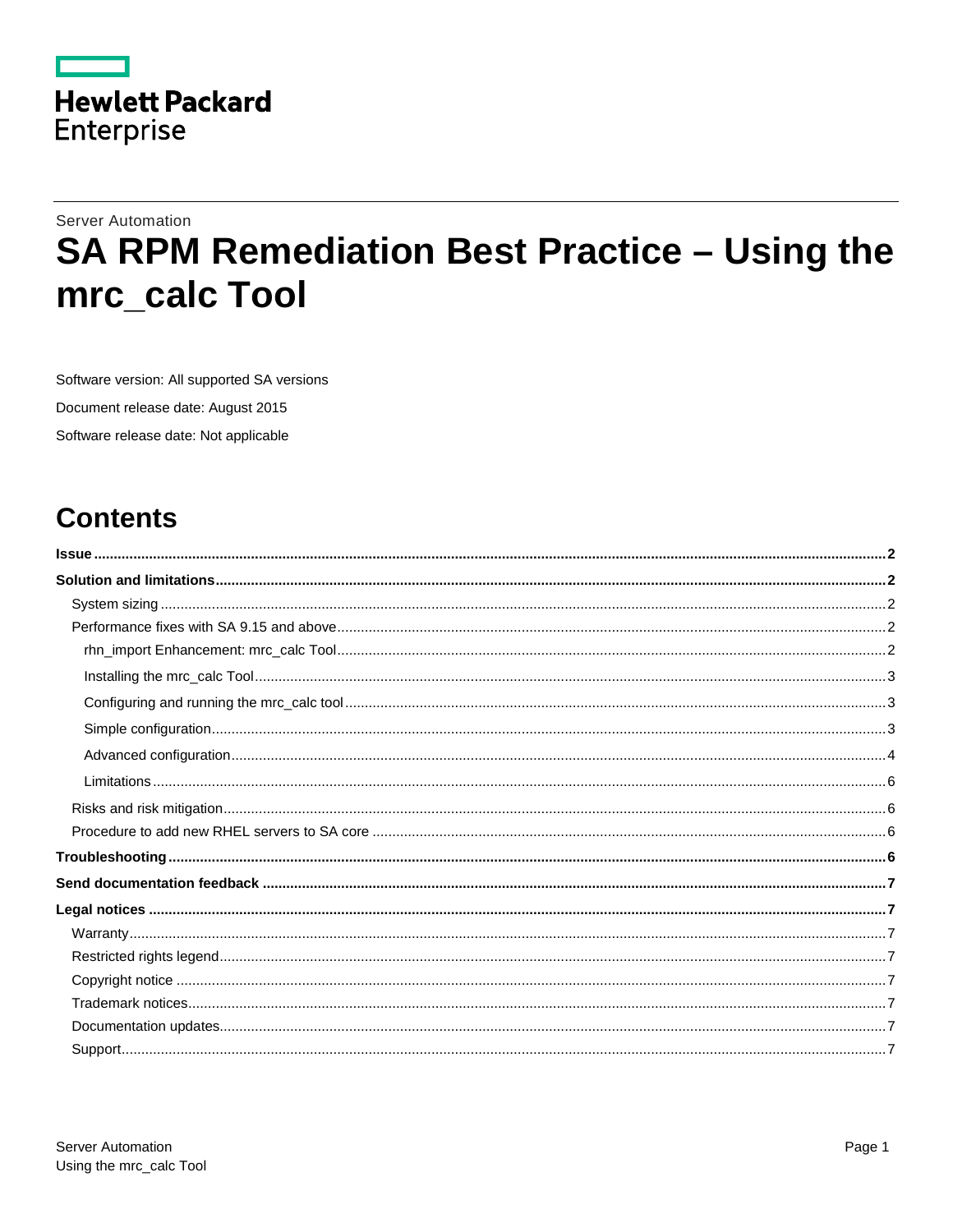## <span id="page-1-0"></span>**Issue**

SA currently has a scalability limitation in the RPM remediation subsystem when attempting to remediate large software policies. The internal data structures that we use grow as <*#RPMs*> X <*#servers*>. When the <*#RPMs*> value is small, we can remediate against a large number of servers. When the <*#servers*> value is small, we can remediate with a large number of RPMs.

Unfortunately, modern RHN channels contain a large number of RPMs. The SERVER6-x86\_64 channel contains about 3,700 unique RPMs. Before the latest performance fixes available in SA 9.15, the SA limit was approximately 10 to 20 servers for a remediation. With any more servers, the SA mesh was subject to immediate catastrophic crash (depending on mesh slice/CPU/RAM configuration). With the performance fixes, scalability was extended to about 100 servers. However, several limitations, such as serial execution, long runtimes, and large RAM consumption, prevent this solution from being fully practical in some environments.

# <span id="page-1-1"></span>**Solution and limitations**

There have been continued performance improvements for RPM remediation in SA Release 9.15 and above, and Release 10.01 and above. However, using the mrc\_calc tool as documented here remains a good practice.

## <span id="page-1-2"></span>**System sizing**

It is helpful to give as much memory to the slices as possible. These RPM remediations can cause large, short-term spikes in memory usage. A "leak" is not occurring; these spikes are expected. We have seen customers successfully run much larger <*#RPMs*> X <*#servers*> when the SA core is configured with a larger amount of memory (e.g., 56GB) and physical servers are used.

## <span id="page-1-3"></span>**Performance fixes with SA 9.15 and above**

We have made significant performance improvements to the RPM remediation subsystem. Details are provided in the white paper titled "Server Automation Alert: Addressing Remediation Issue with a Software or Patch Policy Against a Large Number of Servers." If you are currently using an older version of SA 9.1*x* or SA 9.0*x*, we highly recommend upgrading to SA 9.15 or above.

### <span id="page-1-4"></span>**rhn\_import Enhancement: mrc\_calc Tool**

The crux of this solution is the introduction of an rhn\_import supplementary tool: mrc\_calc.

The mrc\_calc tool is used to reduce channel policies created by the rhn\_import tool. rhn\_import creates channel policies that can contain more than 4000 packages. When attached and remediated across a large set of servers (e.g., more than 100), SA processes consume large amounts of RAM. SA then is unusable until the job is completed or some processes are restarted.

The mrc\_calc tool takes the rhn\_import tool's channel policy and creates a third kind of RHN policy, the Minimum Relevant Channel (MRC) policy. The MRC policy is calculated by cross-referencing a specified channel policy against a set of servers in the mesh, creating MRC policies for device groups or a group of managed servers. The MRC policy contains fewer RPMs than a full RHN channel policy. With a smaller MRC policy, you can remediate a larger number of servers in a much shorter period of time, because much less redundant data is generated inside of SA.

The MRC policy contains only those RPMs that are already installed on one or more target servers whose version, release, epoch, or architecture is different from the latest RPM in the policy. For example, if a channel policy with {a-2, b-2, c-2} and {b-1, c-2} is installed on the target server, then the MRC policy will contain {b-2}. Then, if b-2 requires a-2, a-2 is automatically pulled in during remediation.

The mrc\_calc tool creates only one policy for each OS/channel at a time. For example, if the customer provides a RHEL6 channel policy name at the mrc\_calc.conf prompt, the mrc-calc tool produces one MRC\_RHEL6\_policy. The MRC policy is created in the same folder as the input policy, and all necessary packages are attached to the MRC policy.

We recommend that you implement the rhn\_import enhancement from HPE as part of a new process for updating your managed Red Hat servers' RPMs. This process involves configuring the enhanced rhn\_import to produce the new MRC policies, attaching these policies to your managed servers, and remediating with these MRC policies instead of the old, large channel policies. Aside from the performance and system utilization advantages, there should be a tremendous gain in operational efficiency. You will be able to perform Linux remediation for more servers in less time.

**Note:** Because of the way channel and errata policies are constructed, they can be detached from a managed server without any worries about RPMs being uninstalled.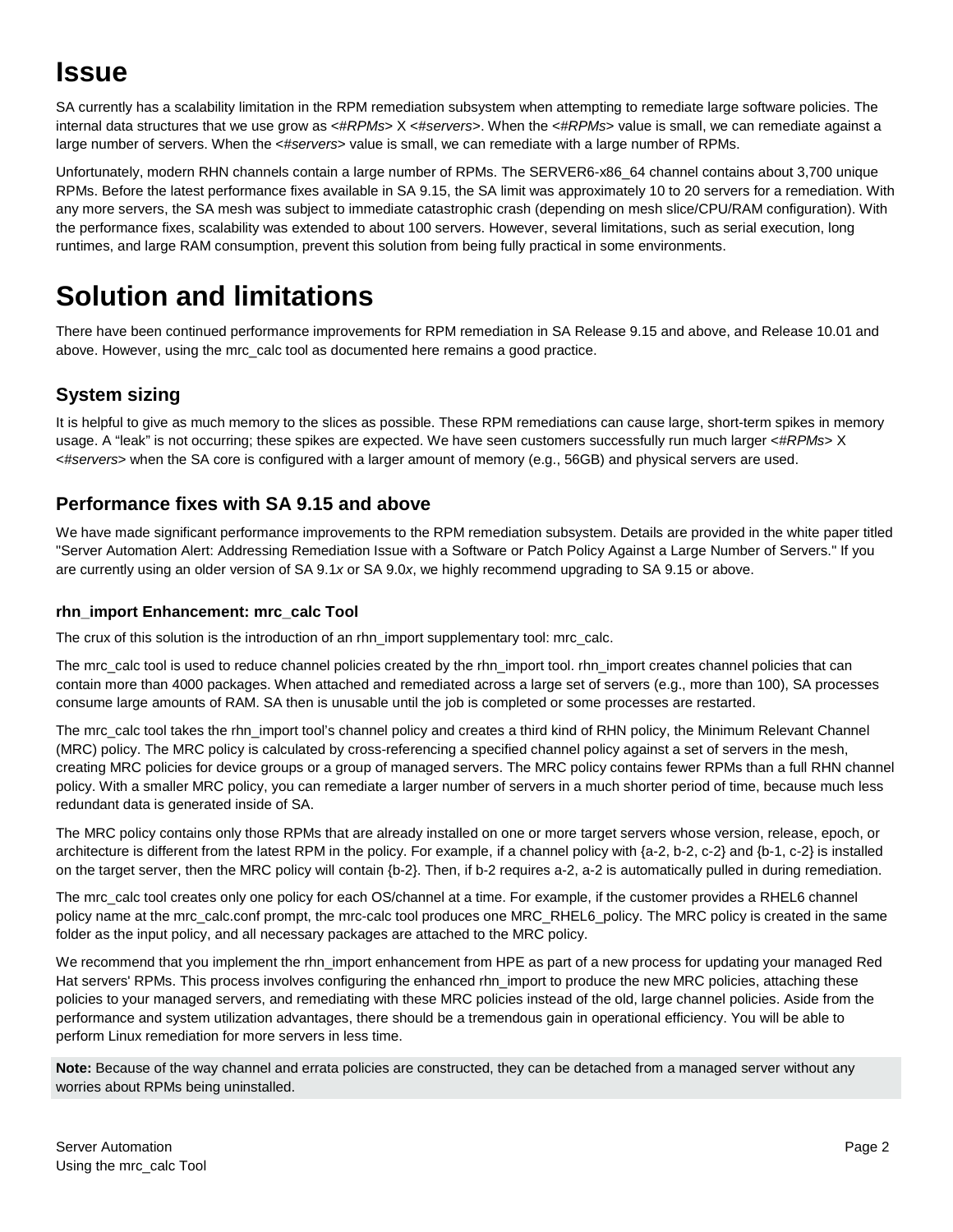- Enhancement pros: It will reduce the scalability issues described in this document.
- Enhancement cons: General unknown issues related to running the smaller MRC policies in your environment.

To develop this strategy, HPE worked with experts who can make RPM remediation based on channel policies work for other customers. One individual described how he reduced a channel policy manually from 3,700 to 1,400 RPMs by reviewing each channel policy and removing those RPMs that the customer did not use.

This rhn\_import enhancement automates the manual scale-down logic so it is easier for all customers to use. This tool applies all SA releases (however, as noted, we recommended that you upgrade to 9.15.*xxx* to benefit from all performance improvements).

#### <span id="page-2-0"></span>**Installing the mrc\_calc Tool**

The mrc\_calc tool ships as a gzipped tar file called mrc\_calc.tgz, which you untar into a directory. The mrc\_calc directory contains the following files: verify\_dvc\_rpms.py, README, mrc\_calc\_with\_rpmutils.py, mrc\_calc.py, mrc\_calc.log, mrc\_calc.conf, mrc\_calc.

#### <span id="page-2-1"></span>**Configuring and running the mrc\_calc tool**

#### <span id="page-2-2"></span>**Simple configuration**

This configuration enables the mrc\_calc tool to create one MRC policy for an entire environment of one version of Red Hat devices. This configuration considers all devices of one type of OS associated with a configured policy.

To create MRCs for RHEL5 and RHEL6:

- 1. Copy the mrc\_calc.conf file as mrc\_calc\_rhel5.conf and mrc\_calc\_rhel6.conf.
- 2. In mrc\_calc\_rhel5.conf and mrc\_calc\_rhel6.conf, modify the [software policy] section to include both the channel policy that was created by rhn\_import and the resultant policy.

| mrc calc rhel5.conf                                                                                                                                                        |  |  |
|----------------------------------------------------------------------------------------------------------------------------------------------------------------------------|--|--|
| [software policy]<br>name: Red Hat Enterprise Linux (v. 5 for 64-bit x86 64) Policy<br>resultpolname:MRC Red Hat Enterprise Linux (v. 5 for 64-bit x86 64) Policy          |  |  |
| #[devices]<br>#names:['s605936sl7vl506.usstls7.savvis.lab', 'cussl00ns02.cyclone.savvis.lab']<br>#ids:['88240001','83820001','8640001','88500001','107650001','105260001'] |  |  |
| #[devicegroups]<br>#names:['Red Hat Enterprise Linux Server 5 X86_64', 'dvgrp1']                                                                                           |  |  |
| [architecture]<br>archoption:allarchs<br>#valid options noarch, strict, allarchs - default is allarchs                                                                     |  |  |
| [LOGGING]<br>logfile=mrc_rhn_rhel5.log<br>#default logfile is mrc_rhn.log in the install directory                                                                         |  |  |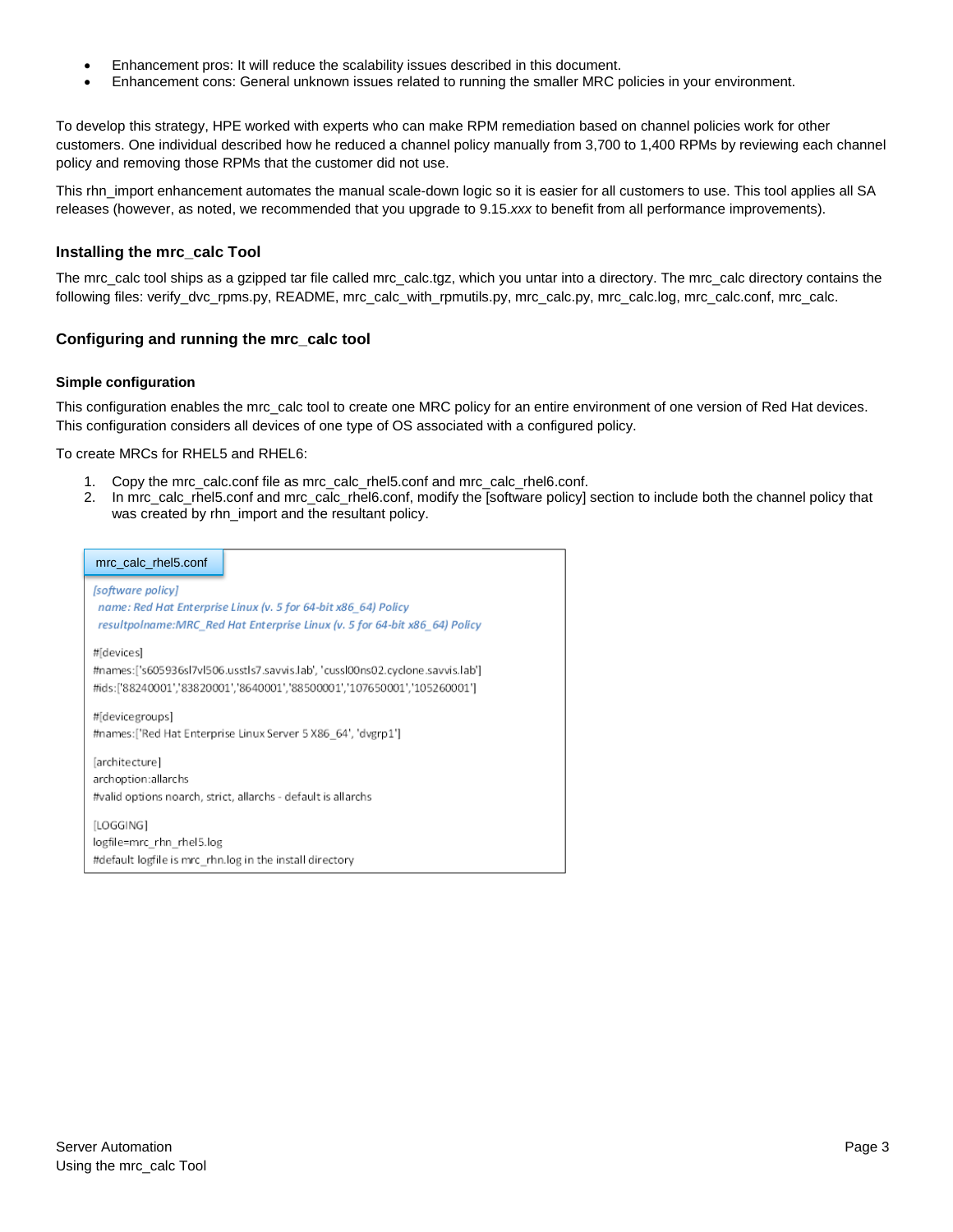| mrc calc rhel6.conf                                                                                                                                                        |  |  |
|----------------------------------------------------------------------------------------------------------------------------------------------------------------------------|--|--|
| [software policy]<br>name: Red Hat Enterprise Linux (v. 6 for 64-bit x86 64) Policy<br>resultpolname:MRC_Red Hat Enterprise Linux (v. 6 for 64-bit x86_64) Policy          |  |  |
| #[devices]<br>#names:['s605936sl7vl506.usstls7.savvis.lab', 'cussl00ns02.cyclone.savvis.lab']<br>#ids:['88240001','83820001','8640001','88500001','107650001','105260001'] |  |  |
| #[devicegroups]<br>#names:['Red Hat Enterprise Linux Server 6 X86 64', 'dvgrp1']                                                                                           |  |  |
| [architecture]<br>archoption:allarchs<br>#valid options noarch, strict, allarchs - default is allarchs                                                                     |  |  |
| [LOGGING]<br>logfile=mrc_rhn_rhel6.log<br>#default logfile is mrc rhn.log in the install directory                                                                         |  |  |

#### To execute MRC for RHEL5, run mrc\_calc as shown:

<*install\_dir*>/mrc\_calc mrc\_calc\_rhel5.conf

This creates the "MRC\_Red Hat Enterprise Linux (v.5 for 64-bit x86\_64) Policy." Attach this policy instead of the "Red Hat Enterprise Linux (v.5 for 64-bit x86\_64) Policy" to patch your Red Hat 5 systems.

To execute MRC for RHEL6, run mrc\_calc as shown:

<*install\_dir*>/mrc\_calc mrc\_calc\_rhel6.conf

This creates the "MRC\_Red Hat Enterprise Linux (v.6 for 64-bit x86\_64) Policy." Attach this policy instead of the "Red Hat Enterprise Linux (v.6 for 64-bit x86\_64) Policy" to patch your Red Hat 5 systems.

**Note:** If rhn\_import is set up as a cronjob or any other scheduler, set up mrc\_calc to run after rhn\_import is completed. Once rhn\_import runs, MRC policies are updated automatically every time mrc\_calc executes. All packages that are relevant to the devices will automatically be added to the MRC policy. If rhn\_import is executed manually, execute mrc\_calc manually after rhn\_import execution is complete.

#### <span id="page-3-0"></span>**Advanced configuration**

This configuration creates different MRC policies for different server groups. Use this configuration if your environment has several sets of servers, each requiring its own set of packages.

#### **Example**

Your environment could have many global organizations with several sets of packages installed on groups of RHEL5 servers:

- ORACLE\_USA\_GROUP has its own set of packages
- WEBLOGIC\_EURO\_GROUP has its own set of packages
- SAP\_USA\_GROUP has its own set of packages

The best practice is to create an MRC policy for each of these groups. This example describes how to create server groups and associate RHEL5 servers to those groups.

#### **Configuring mrc\_conf for ORACLE\_USA\_GROUP**

To create MRCs for RHEL5:

- 1. Copy mrc\_calc.conf file as mrc\_calc\_rhel5\_ora\_usa\_group.conf.
- 2. In mrc\_calc\_rhel5\_ora\_usa\_group.conf, modify the [software policy] section to contain both the channel policy that was created by rhn\_import and the resultant policy name.
- 3. Uncomment the [devicegroups] section and add ORACLE\_USA\_GROUP. You can add multiple groups using comma separation.
- 4. Create a device group named ORACLE\_USA\_GROUP, and add all related devices to that group.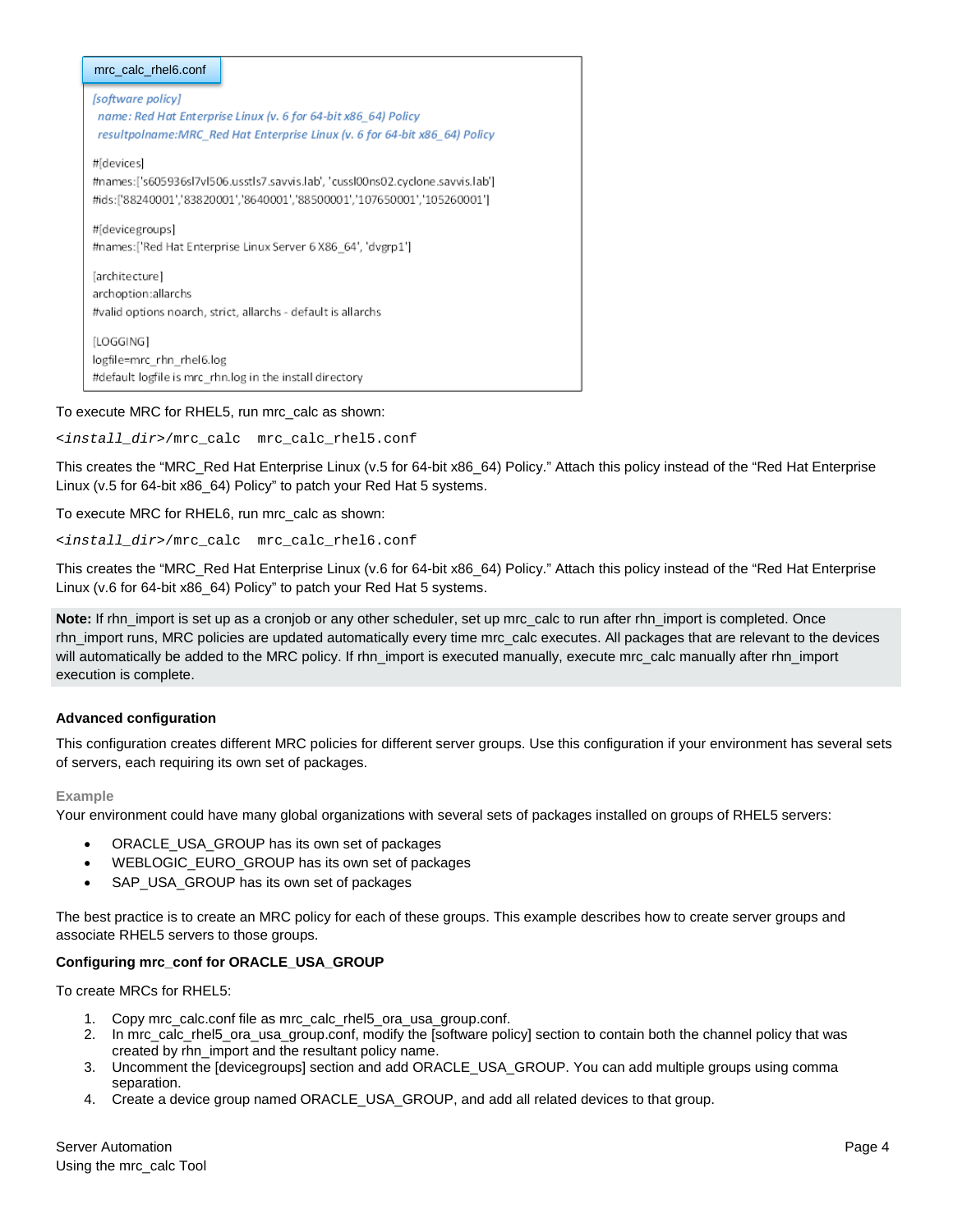| Mrc_calc_rhel5_ora_usa_group.conf                                                                                                                                          |  |  |
|----------------------------------------------------------------------------------------------------------------------------------------------------------------------------|--|--|
| [software policy]<br>name: Red Hat Enterprise Linux (v. 5 for 64-bit x86 64) Policy<br>resultpolname:MRC_ORA_USA_Red Hat Enterprise Linux (v. 5 for 64-bit x86_64) Policy  |  |  |
| #[devices]<br>#names:['s605936sl7vl506.usstls7.savvis.lab', 'cussl00ns02.cyclone.savvis.lab']<br>#ids:['88240001','83820001','8640001','88500001','107650001','105260001'] |  |  |
| [devicegroups]<br>names:['ORACLE USA GROUP']                                                                                                                               |  |  |
| [architecture]<br>archoption:allarchs<br>#valid options noarch, strict, allarchs - default is allarchs                                                                     |  |  |
| [LOGGING]<br>logfile=mrc_rhn_rhel5.log<br>#default logfile is mrc_rhn.log in the install directory                                                                         |  |  |

#### **Configuring mrc\_conf for WEBLOGIC\_EURO\_GROUP**

To create MRCs for RHEL5:

- 1. Copy the mrc\_calc.conf file as mrc\_calc\_rhel5\_weblogic\_euro\_group.conf.
- 2. In mrc\_calc\_rhel5\_euro\_group.conf, modify the [software policy] section to contain both the channel policy that was created by rhn\_import and the resultant policy name.
- 3. Uncomment the [devicegroups] section and add WEBLOGIC\_EURO\_GROUP. You can add multiple groups using comma separation.
- 4. Create a device group named WEBLOGIC\_EURO\_GROUP and add all related devices to that group.

| Mrc calc rhel5 weblogic euro group.conf                                                                                                                                            |  |  |
|------------------------------------------------------------------------------------------------------------------------------------------------------------------------------------|--|--|
| [software policy]<br>name: Red Hat Enterprise Linux (v. 5 for 64-bit x86 64) Policy<br>resultpolname:MRC_WEBLOGIC_EURO_Red Hat Enterprise Linux (v. 5 for 64-bit x86_64)<br>Policy |  |  |
| #[devices]<br>#names:['s605936sl7vl506.usstls7.savvis.lab', 'cussl00ns02.cyclone.savvis.lab']<br>#ids:['88240001','83820001','8640001','88500001','107650001','105260001']         |  |  |
| [devicegroups]<br>names:['WEBLOGIC EURO GROUP']                                                                                                                                    |  |  |
| [architecture]<br>archoption:allarchs<br>#valid options noarch, strict, allarchs - default is allarchs                                                                             |  |  |
| [LOGGING]<br>logfile=mrc_rhn_rhel5.log                                                                                                                                             |  |  |

#### To execute the MRC for ORACLE\_USA\_GROUP, run mrc\_calc as shown:

<*install\_dir*>/mrc\_calc mrc\_calc\_rhel5\_ora\_usa\_group.conf

This creates the "MRC\_ORA\_USA\_GROUP\_Red Hat Enterprise Linux (v. 5 for 64-bit x86\_64) Policy." Attach this policy instead of the "Red Hat Enterprise Linux (v.5 for 64-bit x86\_64) Policy" to patch oracle\_usa\_group systems.

To execute MRC for WEBLOGIC\_EURO\_GROUP, run mrc\_calc as shown:

<*install\_dir*>/mrc\_calc mrc\_calc\_rhel5\_weblogic\_euro\_group.conf

This creates the "*MRC\_WEBLOGIC\_EURO\_Red Hat Enterprise Linux (v.6 for 64-bit x86\_64) Policy." Attach this policy instead of the "Red Hat Enterprise Linux (v.6 for 64-bit x86\_64) Policy" to patch weblogic\_euro\_group systems.*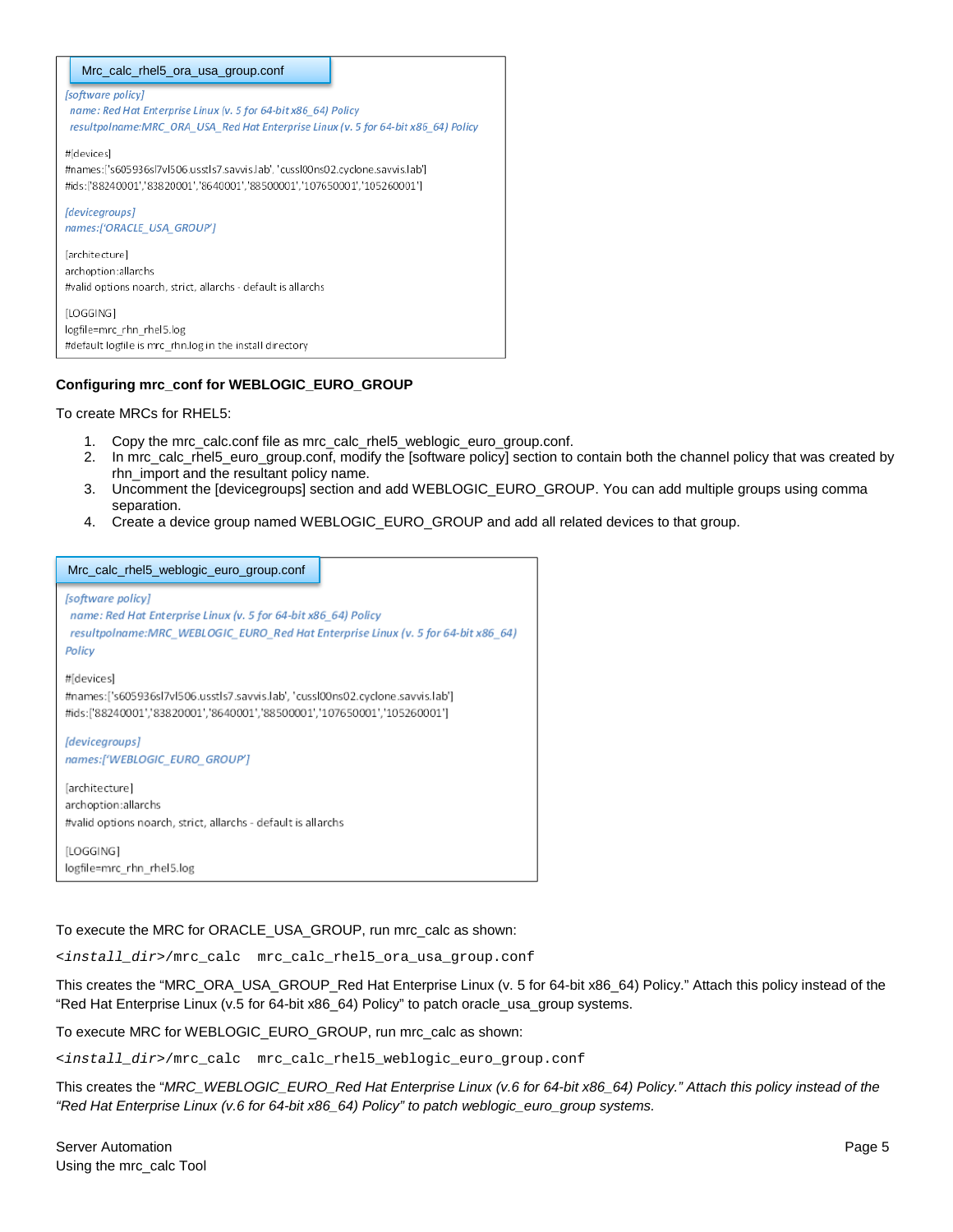**Note:** If rhn\_import is set up as a cronjob or any other scheduler, set up mrc\_calc to run after rhn\_import is completed. Once rhn\_import runs, MRC policies are updated automatically every time mrc\_calc executes. All packages that are relevant to the devices will automatically be added to the MRC policy. If rhn\_import is executed manually, execute mrc\_calc manually after rhn\_import execution is complete.

### <span id="page-5-0"></span>**Limitations**

The mrc\_calc tool currently works only with a policy associated with just one OS. If mrc\_calc is configured to work with a policy attached to multiple OSs, it will fail.

## <span id="page-5-1"></span>**Risks and risk mitigation**

What if the MRC logic fails and removes RPMs the servers need? One concern with this strategy is that MRC generation logic may fail and remove RPMs that some servers need. The original full-sized channel policies can be used to check this problem. The full channel policy can be attached to any set of managed servers, and a software compliance scan executed against it. If the HPE MRC generation logic works correctly and remediation is successful, then the software compliance scan against the full channel policy will show 100% compliance.

### <span id="page-5-2"></span>**Procedure to add new RHEL servers to SA core**

When you add new RHEL servers to the SA core and want to bring them up to date with current patches, create a temporary new device group, add the new servers to this device group, and run the channel policy. The number of new servers should be few, so they do not drain system resources during remediation. You can then move the new servers to the existing device groups that are managed using the MRC policy.

# <span id="page-5-3"></span>**Troubleshooting**

If you have difficulties with this issue, save your log files and contact HPE Support for assistance.